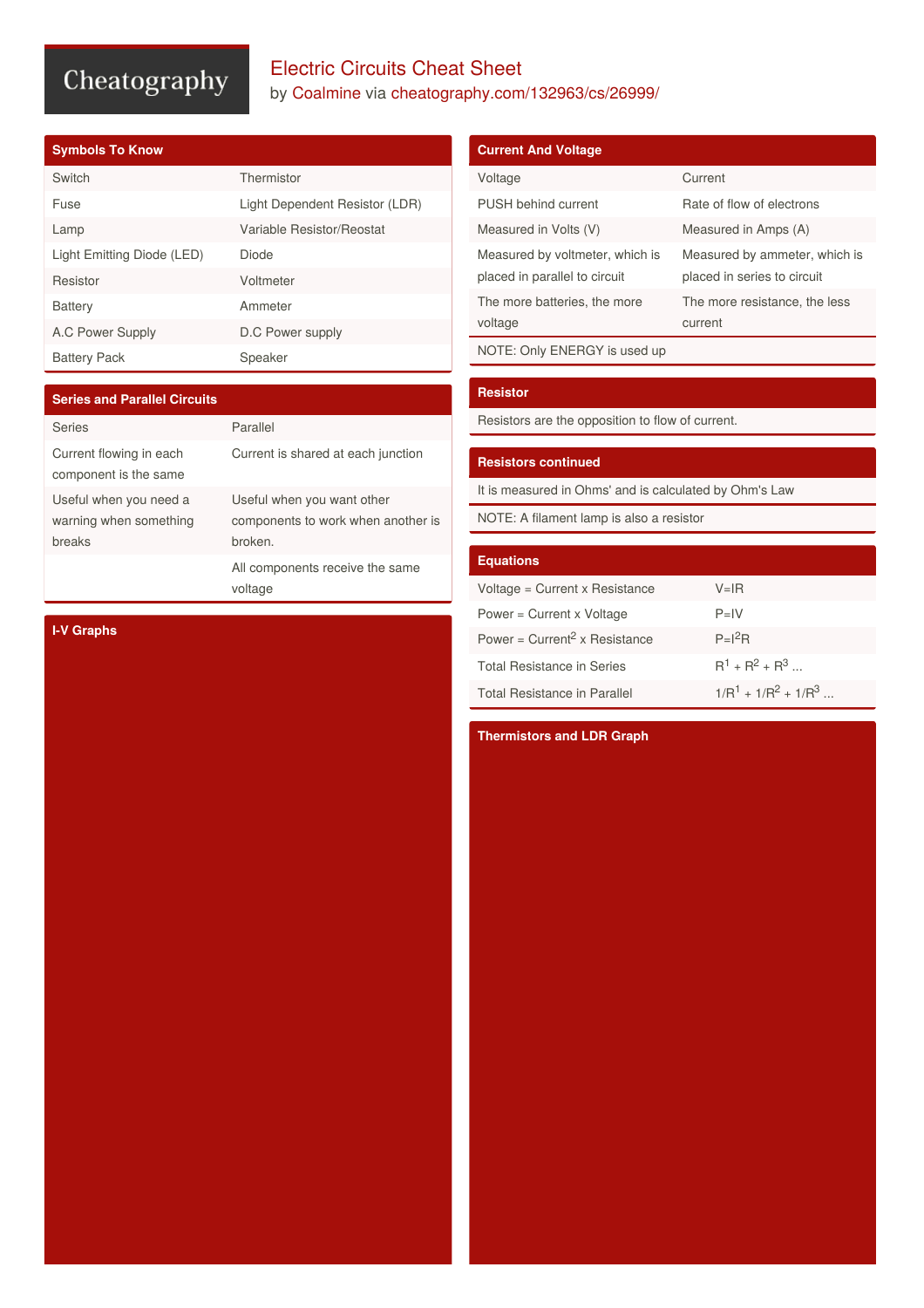



The graphs can also be reversed (V-I Graphs)

By **Coalmine** [cheatography.com/coalmine/](http://www.cheatography.com/coalmine/) Published 9th March, 2021. Last updated 9th March, 2021. Page 1 of 3.

Sponsored by **ApolloPad.com** Everyone has a novel in them. Finish Yours! <https://apollopad.com>